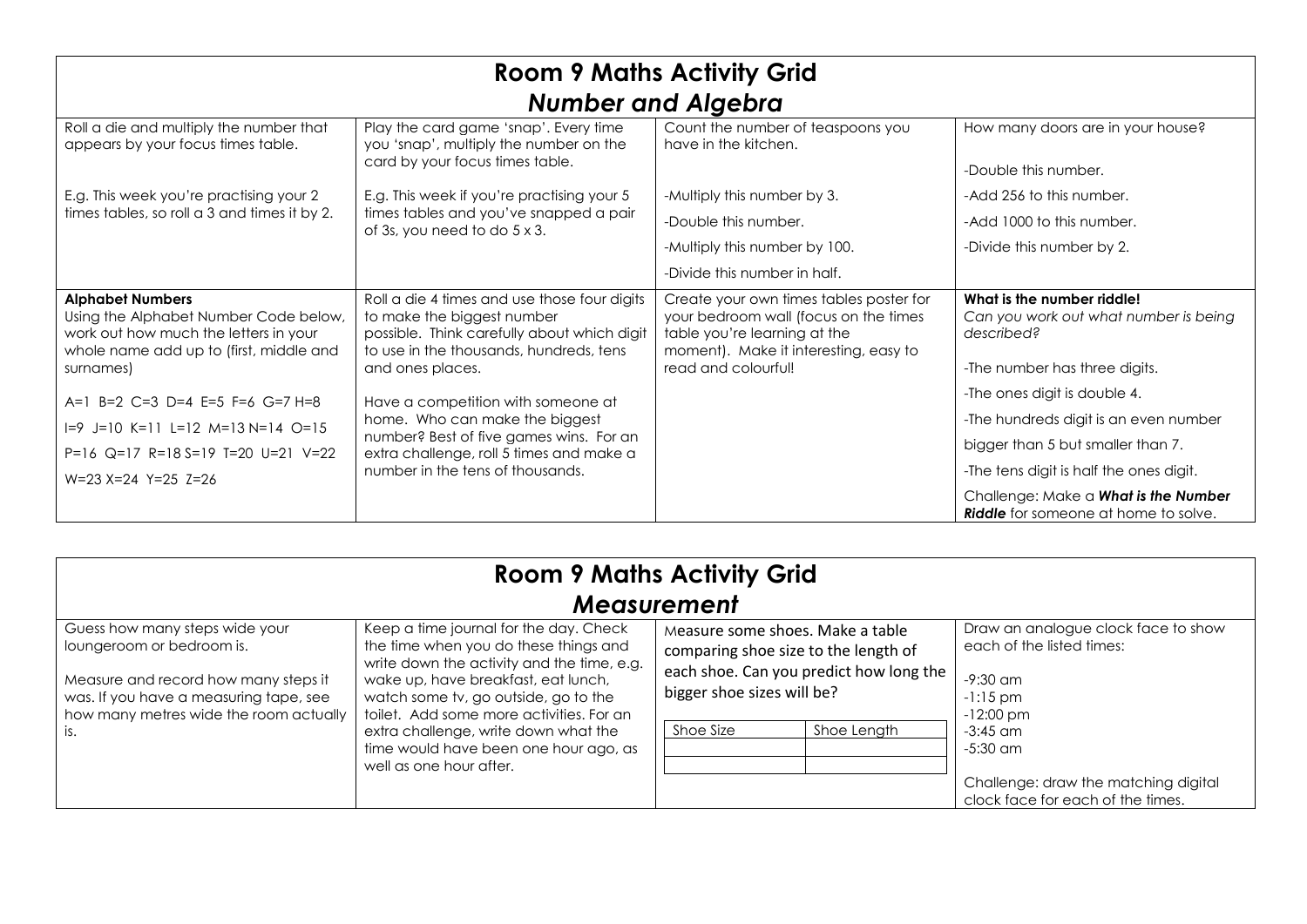| <b>Room 9 English Activity Grid</b><br><b>Writing</b>                                                                                                                                                                                                    |                                                                                                                                                                                                                                                   |                                                                                                                                                                                                                         |                                                                                                                                                                                                  |
|----------------------------------------------------------------------------------------------------------------------------------------------------------------------------------------------------------------------------------------------------------|---------------------------------------------------------------------------------------------------------------------------------------------------------------------------------------------------------------------------------------------------|-------------------------------------------------------------------------------------------------------------------------------------------------------------------------------------------------------------------------|--------------------------------------------------------------------------------------------------------------------------------------------------------------------------------------------------|
| Write a letter to the principal telling her<br>about a positive change you would like<br>to make in the school. Persuade her with<br>your arguments as to why it is a good<br>idea. Don't forget to use an introduction,<br>paragraphs and a conclusion. | 5 Minute Writing Challenge.<br>Using a timer, write as much as you can<br>by continuing on from this writing prompt:<br>I ran as fast and as hard as I could                                                                                      | Write a persuasive text in response to this<br>opinion:<br>Children should all have the same<br>bedtime no matter how old they are!<br>Don't forget to include a sizzling start,<br>paragraphs and a strong conclusion. | Write a menu for the meals that you will<br>eat with your family today. Include<br>Breakfast, Lunch and Dinner. You could<br>also include snacks, morning tea,<br>afternoon tea or even dessert. |
| 5 Minute Writing Challenge.<br>Using a timer, write as much as you can<br>by continuing on from this writing prompt:<br>She was hiding behind the trees, not<br>making a sound                                                                           | Keeping a Journal<br>Write a journal entry that tells us all about<br>what you got up to today. Your journal<br>entry can include everything you do,<br>even things like brushing your teeth,<br>cleaning the dishes or playing with your<br>pet. | 5 Minute Writing Challenge.<br>Using a timer, write as much as you can<br>by continuing on from this writing prompt:<br>I turned the key in the lock and then the<br>gate swung wide open                               | Write a shopping list with an adult at your<br>home. Make sure you check to see if you<br>need food, toiletries, cleaning products<br>or other household items included on<br>your list.         |

| <b>Room 9 English Activity Grid</b> |  |  |
|-------------------------------------|--|--|
| Reading                             |  |  |

It is very important that we all read each and every day. When you complete an activity, colour in the rectangle for that activity. Try to colour in all of the boxes to receive a Reading Rocket Certificate! You can complete the challenges in any order you like!

| I read a non-fiction book. | I discovered a new word today when I<br>was reading. | I read about something that happened<br>in the past (History). | I read out loud to someone at my home.                  |
|----------------------------|------------------------------------------------------|----------------------------------------------------------------|---------------------------------------------------------|
| I read something funny.    | I read a letter.                                     | I read before I went to bed.                                   | I looked at a map today.                                |
| I retold a famous story.   | I read a set of instructions for a game.             | I read the back of a cereal box.                               | I designed a new front cover for a book I<br>have read. |
| l made a bookmark.         | l read a bus timetable.                              | I read ten labels on items from around my<br>home.             | I read to a pet/soft toy.                               |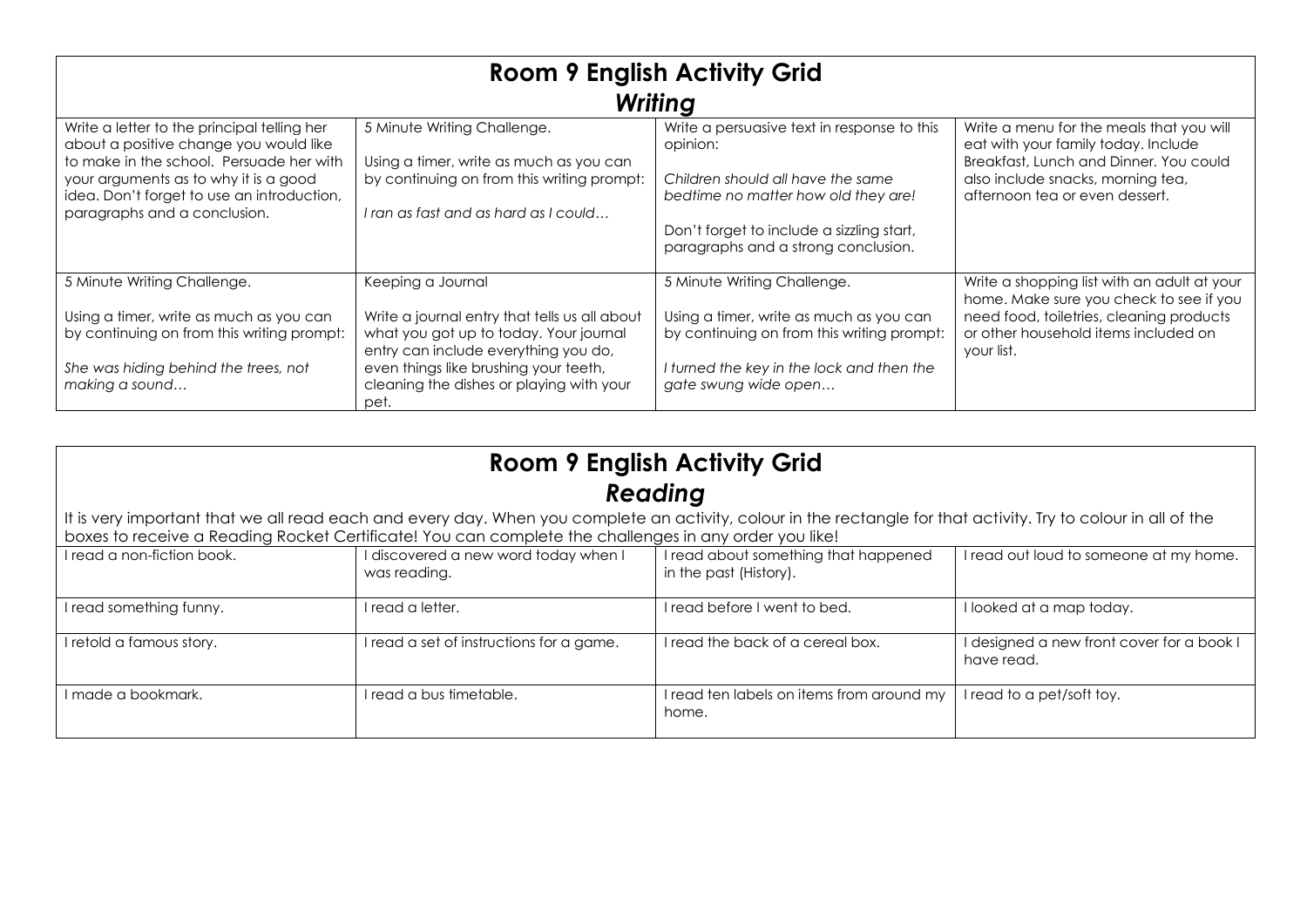